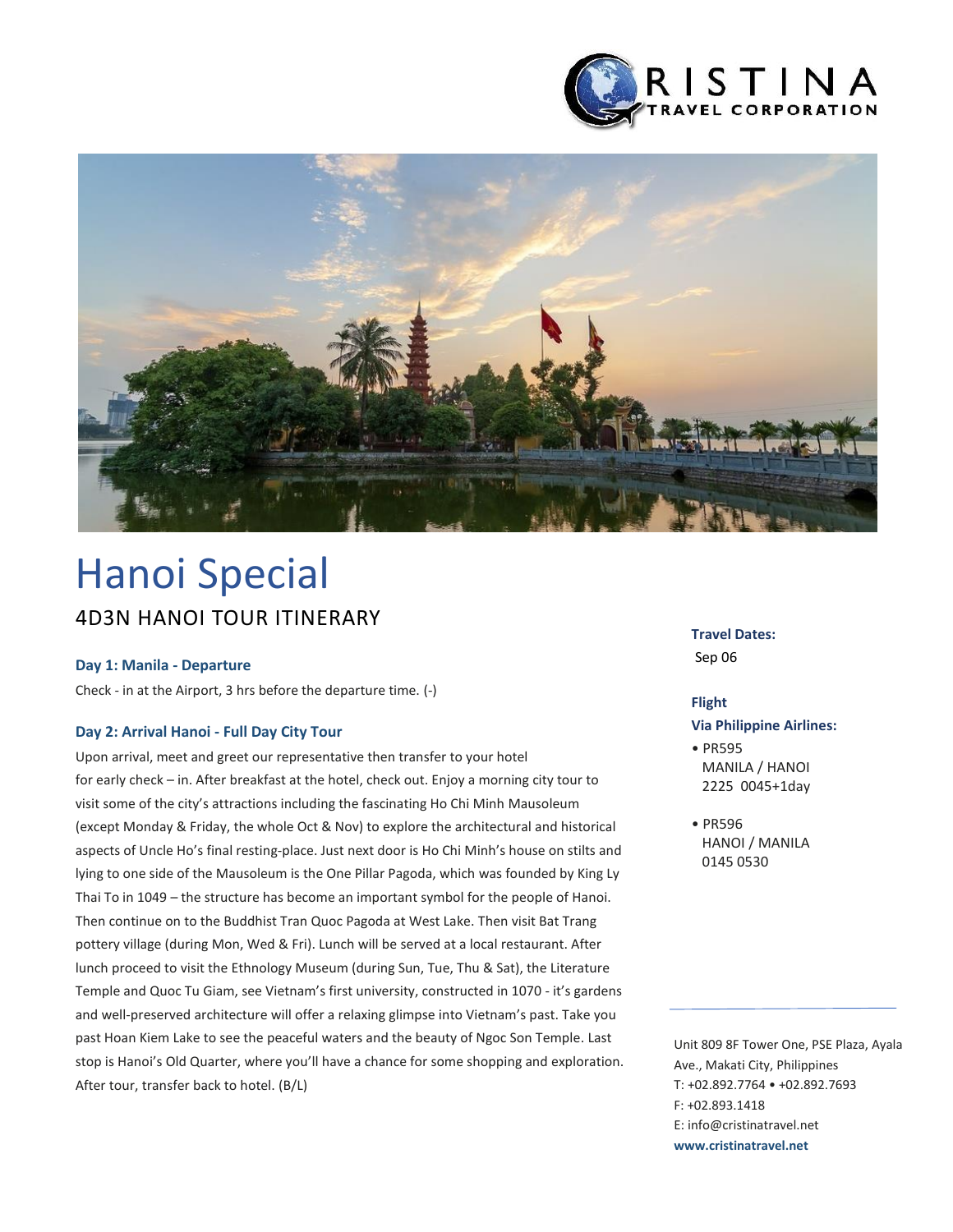#### **Day 3: Halong Bay – Hanoi**

After breakfast at the hotel, an open bus will pick you up at hotel and depart for Ha Long. Enjoy the interesting 3.5 hour drive to Ha Long city. Arrive in Ha Long city. Lunch will be served at local restaurant. Then take a boat trip for about 4hrs journey. Cruise through the emerald waters between the limestone outcrops and long corridors. Then visit Thien Cung Cave - the most beautiful cave in Halong Bay during 45 minutes. Back to Ha Long city where your minibus will be waiting for you to take you back to Hanoi. Then transfer back to Hanoi hotel. (B/L)

#### **Day 4: Hanoi – Departure**

After breakfast at the hotel, check out. Free at your own leisure until transfer to airport for departure flight going back to Manila. (Standard check out 1200H) (B)

## PRICING

#### **PRICE PER PAX:**

USD 488

BASED ON MIN 10 ADULTS Adult in Twin Sharing Room

### INCLUSIONS

- Roundtrip Airfare via Philippine Airlines
- Airline Taxes
- 3 nights hotel accommodation
- Meals indicated in the itinerary (3B, 2L)
- Transfer, tours and admission fees indicated in the itinerary based on seat in coach
- English-Speaking Tour Guide
- 1 Bottle of water per person per day

## EXCLUSIONS

- PHP1620 Philippine travel tax
- USD5 per day Mandatory tipping for guide and driver
- Travel insurance
- Porterage fees
- Beverages/Liquid refreshment during meals



Unit 809 8F Tower One, PSE Plaza, Ayala Ave., Makati City, Philippines T: +02.892.7764 • +02.892.7693 F: +02.893.1418 E: info@cristinatravel.net **www.cristinatravel.net**